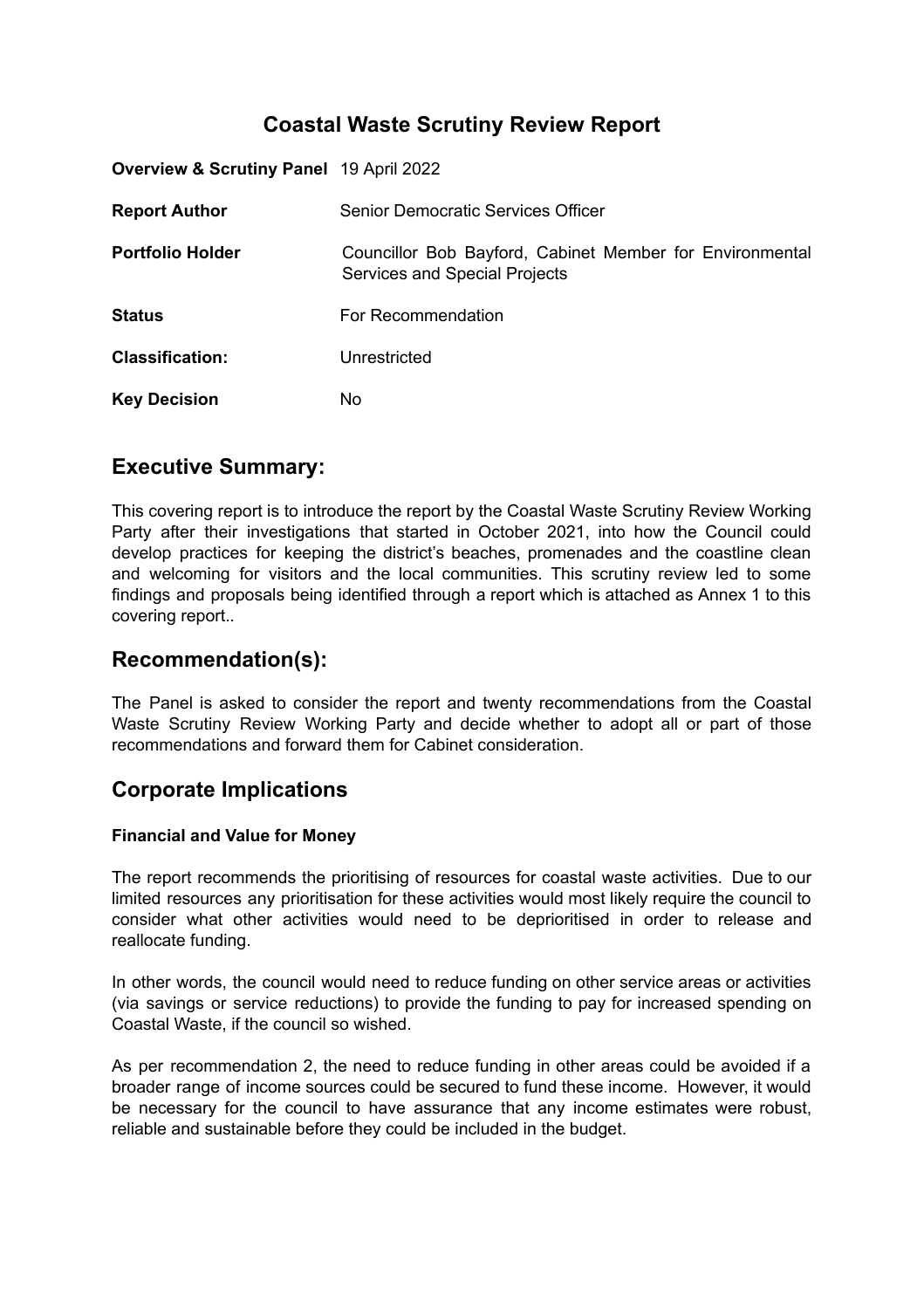#### **Legal**

The role of scrutiny is set out in section 9F of the Local Government Act 2000. The council must also have regard to the statutory guidance on Overview and Scrutiny from the ministry of Housing, Communities and Local Government when exercising its functions.

#### **Risk Management**

There are risks arising directly from this report.

#### **Corporate**

This report is a result of the work undertaken by a working party that was tasked by the Overview & Scrutiny Panel to conduct an investigation into how best the Council could keep the district coastline and beaches clean. Any findings would need to be shared with Cabinet to consider and make a decision.

#### **Equality Act 2010 & Public Sector Equality Duty**

Members are reminded of the requirement, under the Public Sector Equality Duty (section 149 of the Equality Act 2010) to have due regard to the aims of the Duty at the time the decision is taken. The aims of the Duty are: (i) eliminate unlawful discrimination, harassment, victimisation and other conduct prohibited by the Act, (ii) advance equality of opportunity between people who share a protected characteristic and people who do not share it, and (iii) foster good relations between people who share a protected characteristic and people who do not share it.

Protected characteristics: age, sex, disability, race, sexual orientation, gender reassignment, religion or belief and pregnancy & maternity. Only aim (i) of the Duty applies to Marriage & civil partnership.

This report relates to the following aim of the equality duty: - (Delete as appropriate)

- To eliminate unlawful discrimination, harassment, victimisation and other conduct prohibited by the Act.
- To advance equality of opportunity between people who share a protected characteristic and people who do not share it
- To foster good relations between people who share a protected characteristic and people who do not share it.

No implications arise directly but the Council needs to retain a strong focus and understanding on issues of diversity amongst the local community and ensure service delivery matches these.

It was important to be aware of the Council's responsibility under the Public Sector Equality Duty (PSED) and show evidence that due consideration has been given to the equalities impact that may be brought upon communities by the decisions made by Council.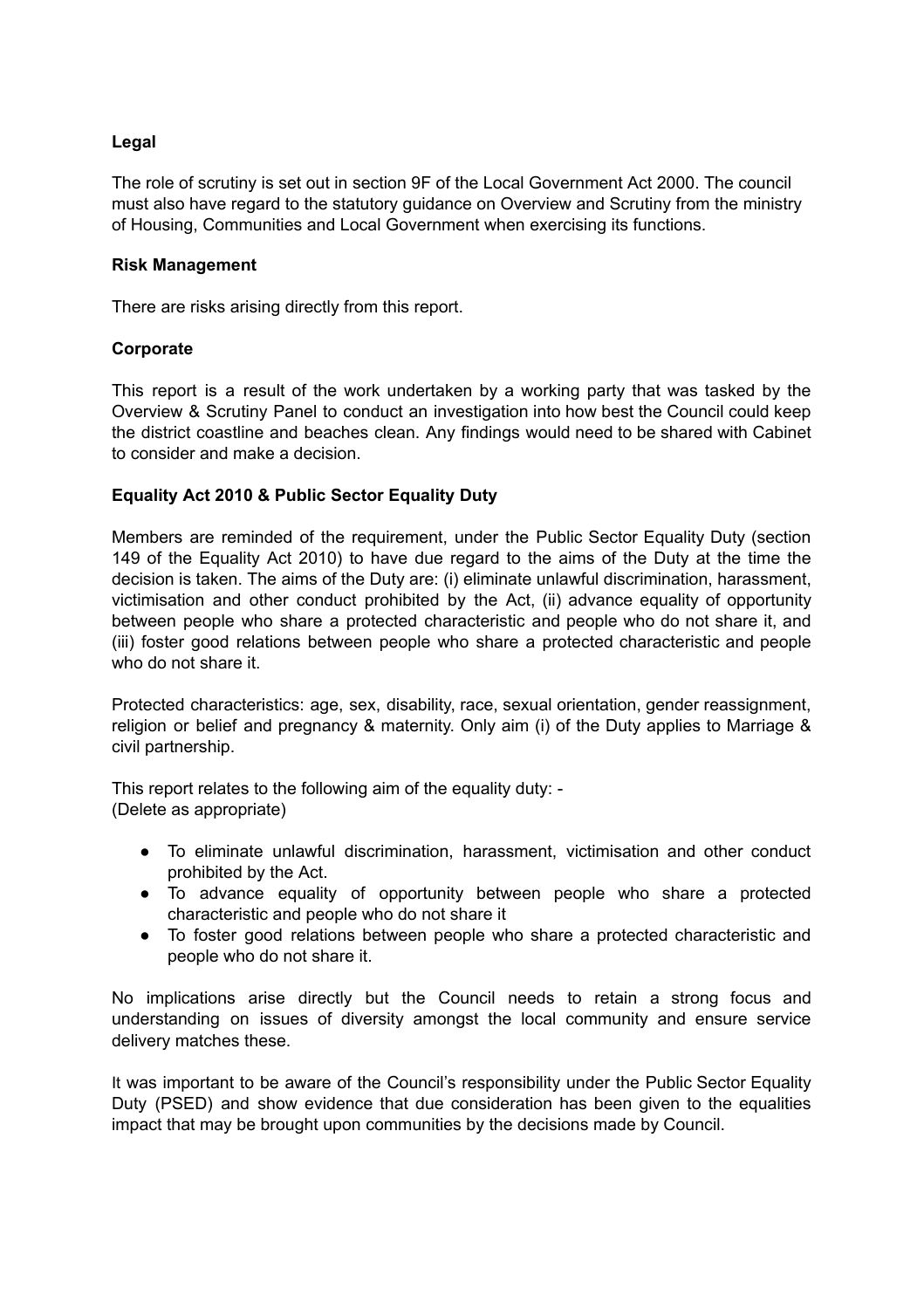# **Corporate Priorities**

This report relates to the following corporate priorities: -

- Growth
- Environment
- Communities

# **1.0 Introduction and Background**

- 1.1 At the meeting on 26 August 2021, the Panel set up a five member Coastal Waste Review Working party to conduct a scrutiny review of coastal waste collection practices in the district. The review topic was picked out of a list of topics that were identified by the Panel and that list forms part of the Overview and Scrutiny Panel work Programme.
- 1.2 The working party was given specific terms of reference as follows:
	- a. To review how the Council ensures that its promenades and beaches are kept clear of rubbish and litter, compare this with other coastal authorities and make any recommendations that the panel feel will improve the service;
	- b. To review the current replacement waste/dog bin process at Thanet Council, compare this with other local authorities and to make any recommendations that the Panel feel will improve the service.

## **2.0 Review Activities**

- 2.1 The working party met for their first formal meeting on 6 October 2021 and agreed a work programme for conducting their review work. They identified the key witnesses (witness groups) to talk to in order to gather evidence for their report.
- 2.2 On 21 October 2021 the working party met council senior officers from Operational Services. These included the Corporate Director of Communities and Director of Operations. They also met the Cabinet Member for Environmental Services and Special Projects. On 4 November 2021 they met representatives from parish and town councils who oversee a partition of the district's coastline.
- 2.3 On 10 November 2021, the working party met two more council officers from the Tourism department (the Director of Regeneration and Tourism Manager). On 15 November 2021 met a number of volunteer litter group representatives.
- 2.4 The working party then considered the evidence that had been received over a series of private sessions and produced the report that is attached as Annex 1 to the covering report. Annex 2 contains the terms of reference for the review.

## **3.0 Options**

3.1 The Panel is asked to consider the report and the twenty recommendations from the Coastal Waste Scrutiny Review Working Party and decide whether to adopt all or part of those recommendations and forward them for Cabinet consideration;